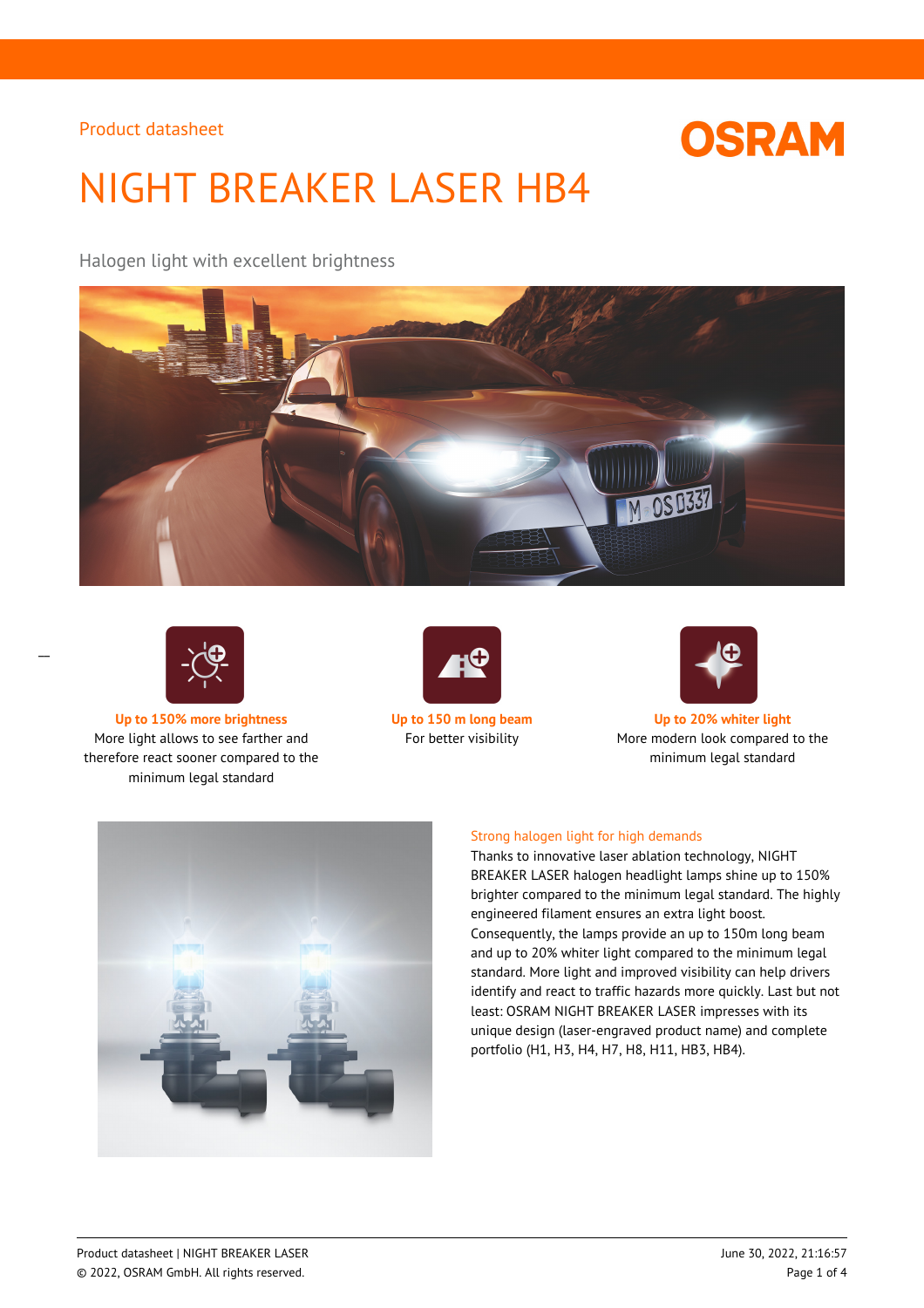### Technical data

## **Product information**

| Order reference                             | 9006NL                 |  |
|---------------------------------------------|------------------------|--|
| Application (Category and Product specific) | Halogen headlight lamp |  |

## **Electrical data**

| Power input         | 62 W $^{1}$ |
|---------------------|-------------|
| Nominal voltage     | 12.0 V      |
| Nominal wattage     | 51.00 W     |
| <b>Test voltage</b> | 13.2 V      |

1) Maximum

 $\overline{a}$ 

## **Photometrical data**

| <b>Luminous flux</b>    | 1000 lm |
|-------------------------|---------|
| Luminous flux tolerance | ±15%    |

# **Dimensions & weight**



| <b>Diameter</b>       | $12.0$ mm |
|-----------------------|-----------|
| <b>Product weight</b> | 21.00 g   |
| Length                | 80.3 mm   |

## **Lifespan**

| Lifespan B3 | 270 h |
|-------------|-------|
| Lifespan Tc | 500 h |

## **Additional product data**

| <b>Base (standard designation)</b> |  |
|------------------------------------|--|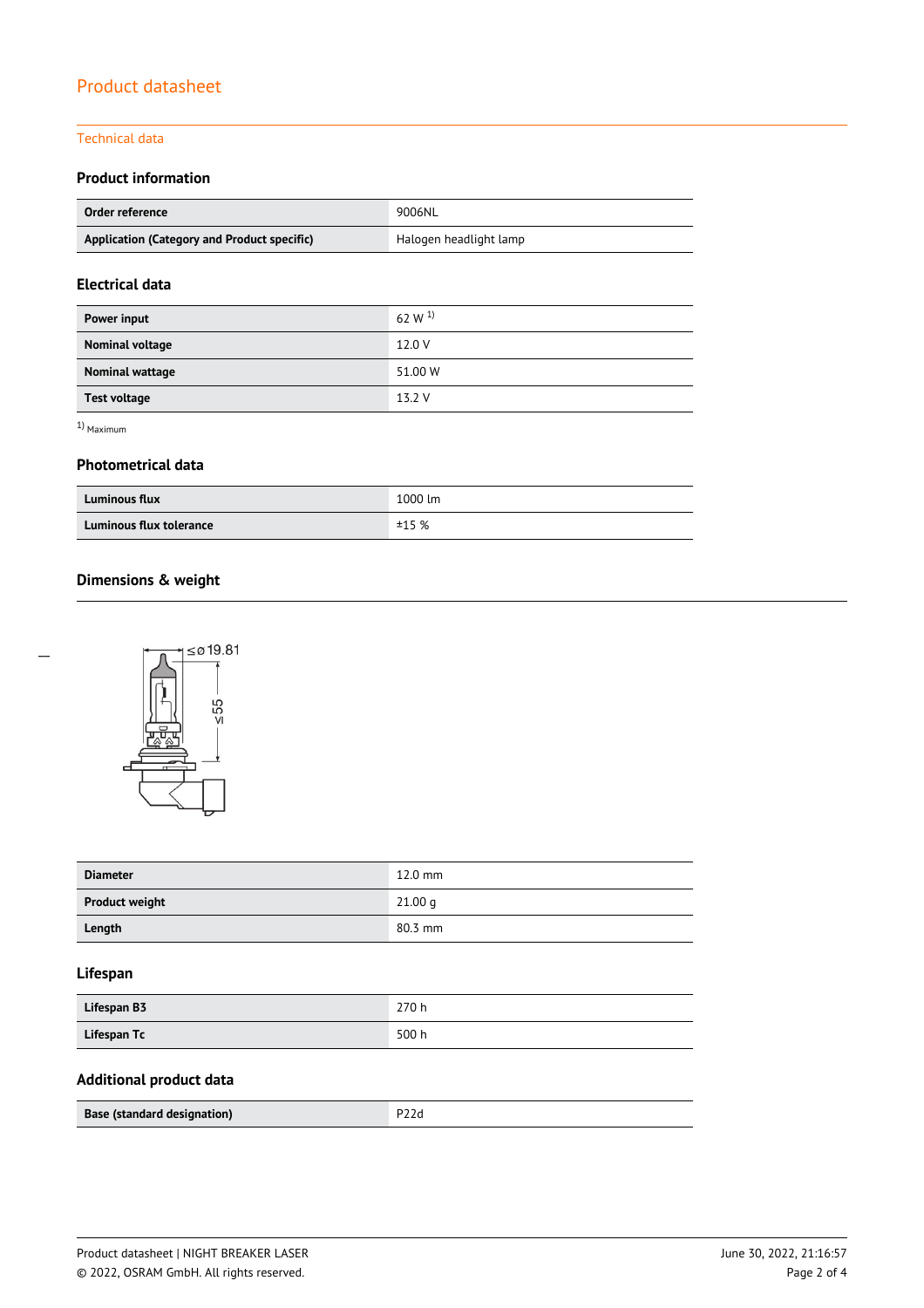## **Capabilities**

| <b>Technology</b>                       | HAL    |  |
|-----------------------------------------|--------|--|
| Certificates & standards                |        |  |
| <b>ECE category</b>                     | HB4    |  |
| <b>Country specific categorizations</b> |        |  |
| Order reference                         | 9006NL |  |

## **Environmental information**

## **Information according Art. 33 of EU Regulation (EC) 1907/2006 (REACh)**

| Date of Declaration               | 20-05-2022                                                                                                                                       |
|-----------------------------------|--------------------------------------------------------------------------------------------------------------------------------------------------|
| <b>Primary Article Identifier</b> | 4052899999039   4052899992214   4052899992191<br>  4052899992177   4052899992153  <br>40528999988891405289957799214062172114417<br>4062172258074 |
| Candidate List Substance 1        | No declarable substances contained                                                                                                               |
| Declaration No. in SCIP database  | In work                                                                                                                                          |

#### Logistical Data

| <b>Product code</b> | <b>Product description</b> | Packaging unit<br>(Pieces/Unit) | <b>Dimensions (length</b><br>x width x height)     | <b>Volume</b>        | <b>Gross weight</b> |
|---------------------|----------------------------|---------------------------------|----------------------------------------------------|----------------------|---------------------|
| 4052899992214       | NIGHT BREAKER<br>LASER HB4 | Hard Cover Box                  | 114 mm $\times$ 48 mm $\times$<br>$106 \text{ mm}$ | $0.58 \text{ dm}^3$  | 134.00 g            |
| 4062172060585       | NIGHT BREAKER<br>LASER HB4 | Shipping carton box<br>10       | 268 mm x 126 mm x<br>$125$ mm                      | 4.22 dm <sup>3</sup> | 755.00 g            |

The mentioned product code describes the smallest quantity unit which can be ordered. One shipping unit can contain one or more single products. When placing an order, for the quantity please enter single or multiples of a shipping unit.

#### Download Data

| <b>File</b>                                 |
|---------------------------------------------|
| 360 Degree Image<br>NIGHT BREAKER LASER HB4 |

#### **Legal advice**

Light output compared to the minimum ECE R112/R37 requirements